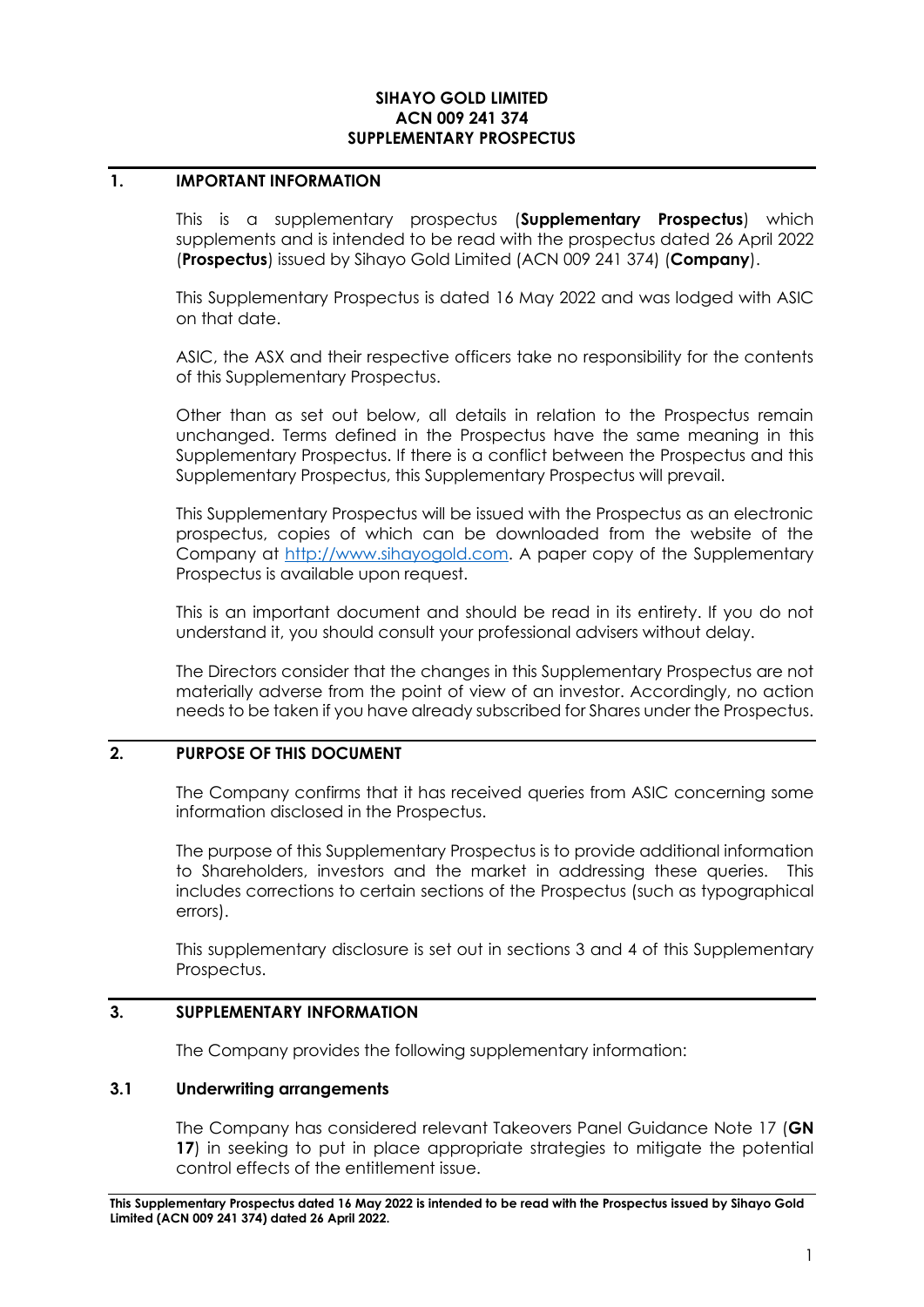As disclosed in Section 1.9 of the Prospectus, prior to entering into the Underwriting Agreement and Sub-Underwriting Commitment, the Company considered alternative options to mitigate any potential control effects. This included exploring several funding alternatives, and meeting with third party underwriters with no existing shareholding in the Company. The Company was not able to reach agreement in relation to any of these alternatives.

In the Board's opinion, in the current commercial environment and having explored all options, the underwriting by the Joint Underwriters of a nonrenounceable entitlement issue was the only feasible underwriting option that was available to the Company in the context of an urgent need for funding by the Company. The Company has previously undertaken several entitlement issues where Provident was the only underwriter. Accordingly, in order to mitigate consolidating further control with Provident alone, the Company was able to reach agreement with five other underwriters.

In accordance with the guidance in paragraph 7(b)(i) of GN 17, in order to further mitigate the potential control effects of the underwriting and Sub-Underwriting Commitment:

- (a) the Company included a shortfall facility for Eligible Shareholders to subscribe for extra Shares (the **Shortfall Offer**), as described in Section 2.7 of the Prospectus; and
- (b) the Joint Underwriters have agreed with the Company that Eligible Shareholders who participate in the Shortfall Offer will be given priority over the Joint Underwriters in respect of any Shortfall.

This is disclosed in section 1.9 of the Prospectus.

Section 2.7 of the Prospectus also states that if the Offer is oversubscribed (by take up of Entitlements and applications for Shortfall Shares by Eligible Shareholders), scale back will be applied to applications under the Shortfall Offer on a pro-rata basis to the respective shareholdings of Eligible Shareholders. This is consistent with paragraph 7(b)(ii) of GN 17.

The Prospectus further discloses that allocation of the Shortfall Shares will be at the discretion of the Board in conjunction with the Joint Underwriters and that no Shares will be issued to an applicant under the Prospectus or via the Shortfall Offer if the issue of Shares would contravene the takeover prohibition in section 606 of the Corporations Act. To that end, the Company has disclosed that in exercising their discretion regarding the Shortfall, the Board will not do so in a manner which is likely to exacerbate a potential unacceptable control effect on the Company (having regard to paragraph 7(b)(iii) of GN 17).

By reference to paragraphs 8 and 9 of GN 17:

- (a) whilst there is only one sub-underwriter disclosed in the Prospectus (as a party to the Sub-Underwriting Commitment), the Joint Underwriters have and will continue to seek out several other sub-underwriters;
- (b) the Joint Underwriters (and sub-underwriter) will only receive Shares under the dispersion facility after all other requests have been satisfied;

**This Supplementary Prospectus dated 16 May 2022 is intended to be read with the Prospectus issued by Sihayo Gold Limited (ACN 009 241 374) dated 26 April 2022.**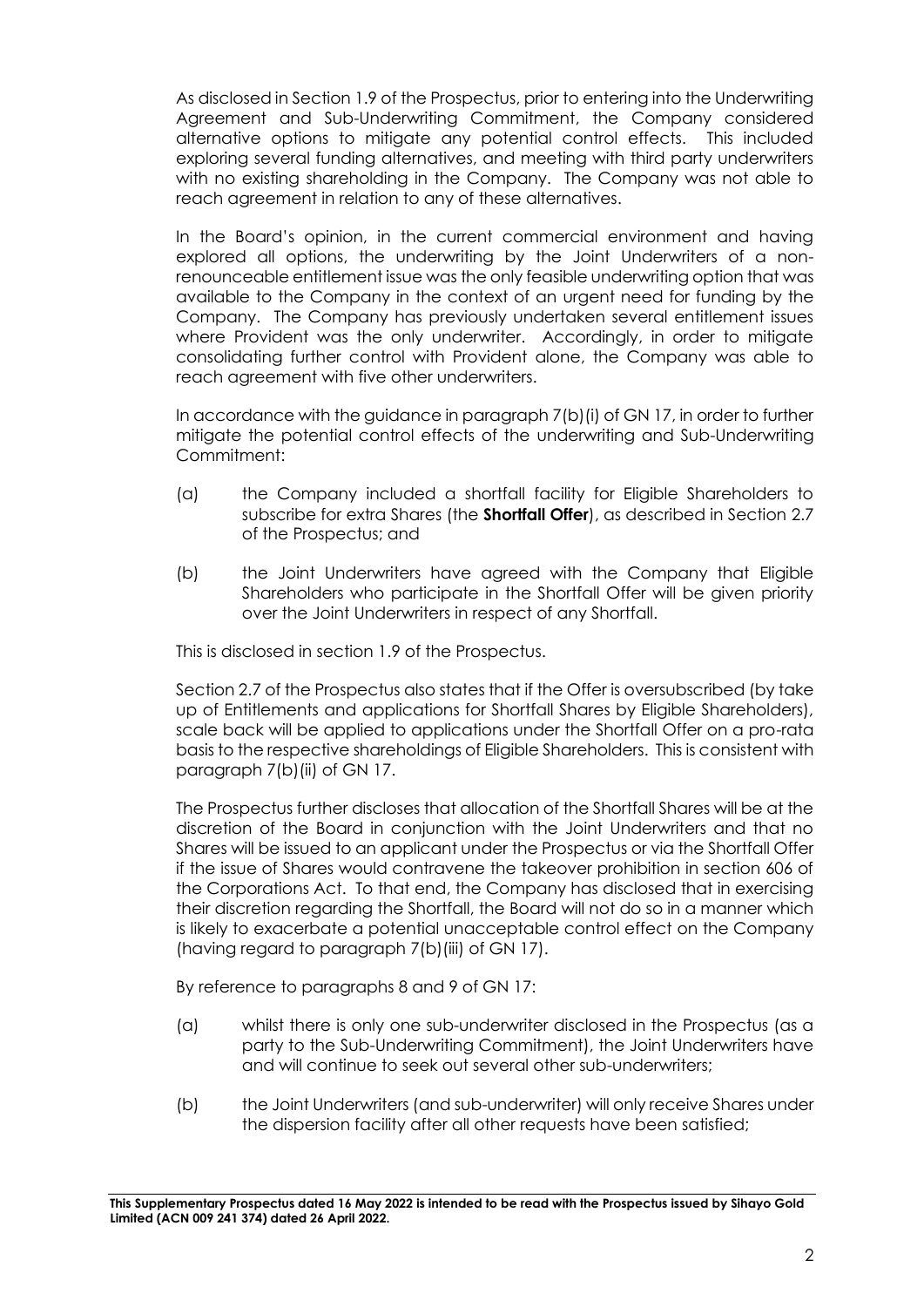- (c) sufficient time and fulsome disclosure (through the Prospectus and this Supplementary Prospectus) has been given to Shareholders and other investors to assess the Shares being offered;
- (d) the Company has made available the Shortfall Offer to external investors (having regard to its allocation policy and given the prohibition in section 606 of the Corporations Act); and
- (e) the acquisitions by the Joint Underwriters (and sub-underwriter) is in their capacity as such pursuant to a negotiated Underwriting Agreement and Sub-Underwriting Agreement (i.e. it is not facilitation of a capital raising by a contract to subscribe for Shortfall before the Offer is made).

The Company has a clear need for funds which has not been contrived (noting paragraph 9 of GN 17), and having regard to all available options, the Company has considered that entering into the Underwriting Agreement with the Joint Underwriters provides the Company with the highest degree of certainty in the time available that the Offer will be successful.

The Company did consider the issue of renounceability of the Offer. Having regard to paragraphs 19-22 of GN 17, the fact that the Offer is non-renounceable should not be considered a significant factor given the Company considers that a market for rights is unlikely (given low liquidity in trading of the Shares) and the additional costs to make the Offer renounceable.

In light of the above, the Company submits that the structure of the Offer should not give rise to unacceptable circumstances.

## *Provident and related party considerations*

In Section 1.9 of the Prospectus, the Company discloses that Provident, a Joint Underwriter, is a related party of the Company for the purposes of the Corporations Act by virtue of being controlled by Gavin Caudle, a Director. Notwithstanding this relationship between the Company and Provident, the Board (other than Gavin Caudle) considered prior Shareholder approval for the entry into the Underwriting Agreement (which is deemed under the Corporations Act to be the giving of a financial benefit to Provident) was not required on the basis that the terms of the agreement are considered to be 'arm's length'.

The Company further states as follows:

Having regard to ASIC Regulatory Guide 6: *Takeovers: Exceptions to the general prohibition* and Regulatory Guide 76: *Related party transactions* at section C, the Board considered the terms of the Underwriting Agreement to be on an arm's length basis for the following reasons:

- (a) an underwriting agreement on customary commercial terms (in similar circumstances) would provide for an underwriting fee payable to the underwriter, whereas no fee is payable to Provident (or any other Joint Underwriter) and accordingly is considered less favourable than arm's length terms;
- (b) the remaining terms of the Underwriting Agreement (a detailed summary of which is included in Section 6.4.1 of Prospectus) are considered arm's length including in particular the Termination Events;

**This Supplementary Prospectus dated 16 May 2022 is intended to be read with the Prospectus issued by Sihayo Gold Limited (ACN 009 241 374) dated 26 April 2022.**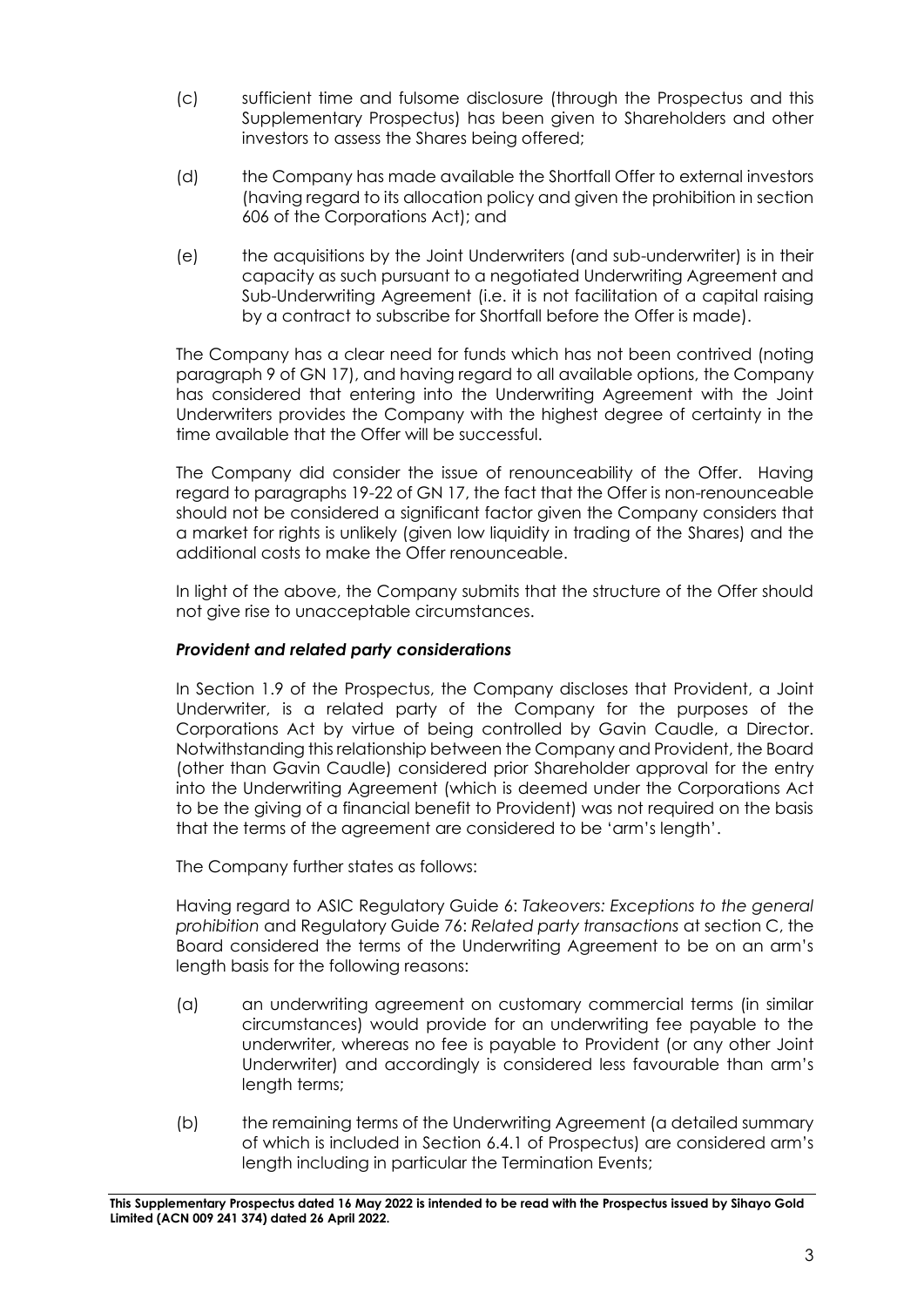- (c) the purpose of the underwriting is not to confer control on any of the Joint Underwriters, but rather to provide a degree of certainty in raising funds under the Offer (on the basis that all Shareholders will have (in priority) a pro-rata entitlement to subscribe for Shares under the Offer if they choose to participate);
- (d) there are no undisclosed fees payable to any of the Joint Underwriters;
- (e) none of the Joint Underwriters will receive any benefits from the Company's proposed use of capital raised (other than as a Shareholder); and
- (f) before negotiating the terms of the Underwriting Agreement, the Company sought to engage with other non-related underwriters to no avail.

The Company followed robust protocols to ensure conflicts of interest were appropriately managed in negotiating and structuring the underwriting, including ensuring that Gavin Caudle was recused from Board considerations and abstained from voting on the matter.

## *Joint Underwriters - relevant interests and control effects*

Section 1.9 of the Prospectus includes a table indicating what each Joint Underwriter / substantial holder will hold based on the take up of Entitlements under the Offer.

The Company seeks to clarify that the table is based on the assumption that in each case the relevant Joint Underwriter takes up their full Entitlement (as Shareholder) under each scenario (which, for the Shareholder Lenders includes the conversion of the Shareholder Loans). For example in the first row, the 25% subscription is on the basis that Provident has subscribed for its Entitlement in full, there is a 25% take up from other Shareholders and Provident subscribes for its proportionate amount as a Joint Underwriter (but no other Joint Underwriters subscribe for their Entitlements).

By way of further explanation, if no other Shareholders took up their Entitlements, the relevant interests of each of the substantial holders as a result of the Joint Underwriters subscribing for the Underwritten Amount would be as follows:

| Shareholder   | <b>Relevant Interest</b><br>(number of Shares) | <b>Relevant Interest</b><br>$(\text{as a }\%)$ |
|---------------|------------------------------------------------|------------------------------------------------|
| Provident     | 1,948, 127, 472                                | 31.93%                                         |
| Saratoga      | 786,863,345                                    | 12.89%                                         |
| Eastern Field | 579,592,531                                    | 9.50%                                          |
| Goldstar      | 506,073,414                                    | 8.29%                                          |
| Asian Metal   | 488,309,546                                    | 7.87%                                          |

**This Supplementary Prospectus dated 16 May 2022 is intended to be read with the Prospectus issued by Sihayo Gold Limited (ACN 009 241 374) dated 26 April 2022.**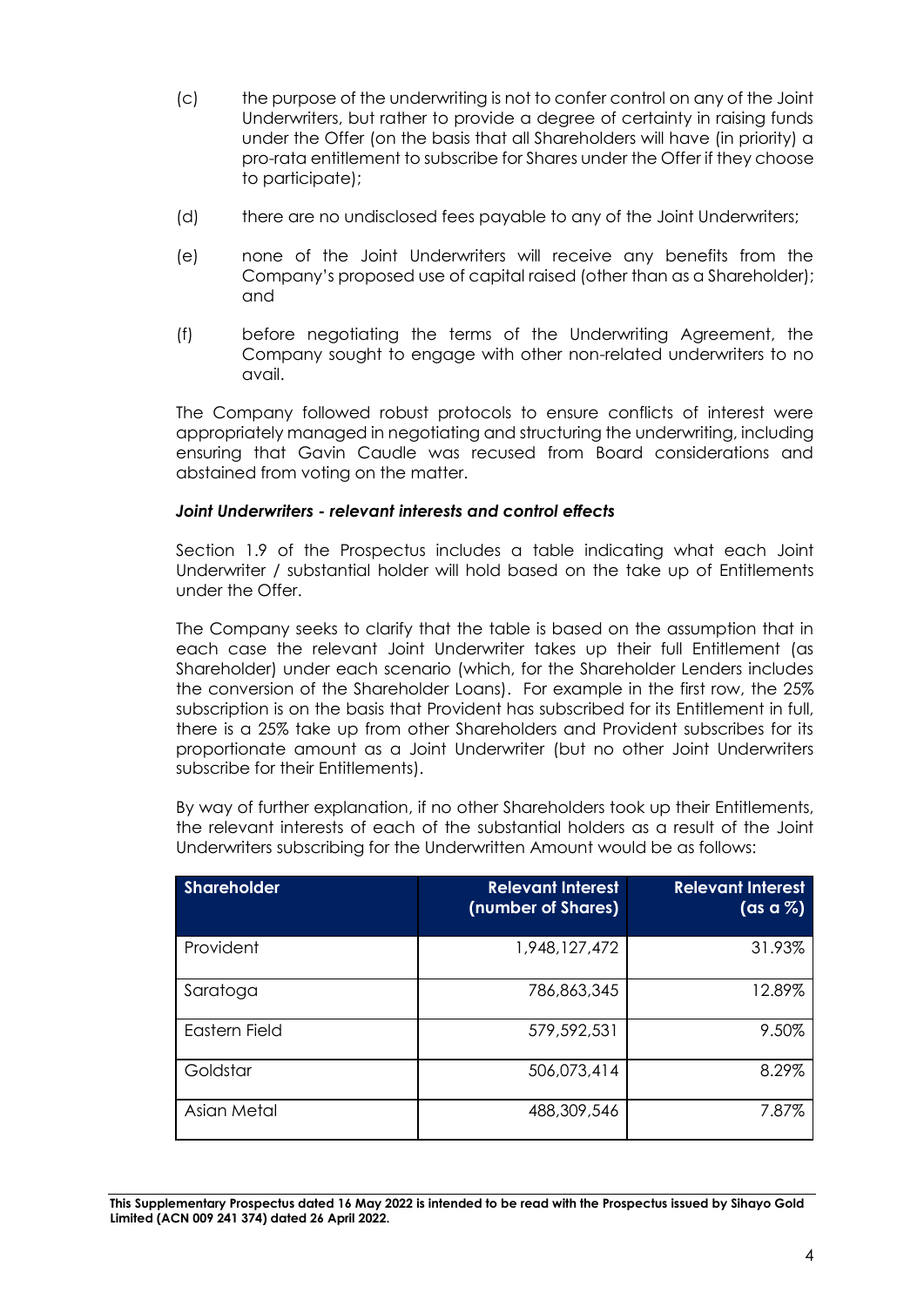# **3.2 Shortfall facility**

The Company set about structuring the Offer in the most fair, equitable and transparent way seeking to ensure that all Eligible Shareholders (including those in all foreign jurisdictions) were given the opportunity to subscribe for new Shares both through their pro rata entitlement and under the Shortfall Offer, however also seeking to ensure some certainty in funding recognising the Company's urgent need to raise capital.

In seeking this balance, the Company carefully considered its allocation policy and dispersion strategy in relation to the Shortfall Offer. As set out in Section 1.9 of the Prospectus, Eligible Shareholders who wish to participate by subscribing for Shares under the Shortfall Offer will be given priority in respect of any Shortfall. The Company's strategy will then seek to further ameliorate control impacts by seeking to place Shares under the Shortfall Offer to external investors with no existing shareholding in the Company, however noting that no Shares will be issued to an applicant via the Shortfall Offer if the issue of Shares would contravene the takeover prohibition in section 606 of the Corporations Act. By way of example, the Company will again approach third parties who have previously expressed a willingness to consider participation in any Shortfall in support of the Company. The commitment of the Joint Underwriters to underwrite the Shortfall will only be once the Company has exhausted these options. We note further that under the terms of the Underwriting Agreement, the Company has authorised the Joint Underwriters to engage sub-underwriters to offset the underwriting commitment.

# **3.3 Starkey Loan**

Sections 1.7 and 6.8 of the Prospectus note that the loan from Andrew Starkey (**Starkey Loan**) will be repaid by the Company in cash from the proceeds of the Offer, instead of converted into Shares. However, other loans (for example the loans from Provident, Saratoga and Goldstar) are being repaid via subscriptions for Shares under their Entitlements in conversion of the relevant Shareholder Loan.

The Company confirms that the Starkey Loan is proposed to be repaid in cash at the request of Andrew Starkey. Mr Starkey has not entered into an arrangement with the Company to repay the loan amount via the issue of Shares, unlike the remaining Shareholder Lenders. The Company notes that the amount of the Starkey Loan exceeds Mr Starkey's Entitlement under the Offer and, as such, full repayment would require further payment from the Company beyond Mr Starkey subscribing for his Entitlement. This is not the case for the remaining Shareholder Lenders whose outstanding loans are less than their Entitlements.

# **3.4 Use of Funds**

Section 3.1 of the Prospectus discloses that, of the Offer proceeds, 34.4% is allocated to working capital and that if only the Underwritten Amount is raised under the Offer, then the Company will reduce the amount of funds allocated to working capital.

The Company notes that the working capital allocation of \$4,053,582 is expected to provide sufficient funds to cover the Company's overheads and exploration for approximately 6 months, assuming the Company continues to operate one drill rig continuously. The Company intends to use its working capital allocation following the completion of its proposed exploration and evaluation program that

**This Supplementary Prospectus dated 16 May 2022 is intended to be read with the Prospectus issued by Sihayo Gold Limited (ACN 009 241 374) dated 26 April 2022.**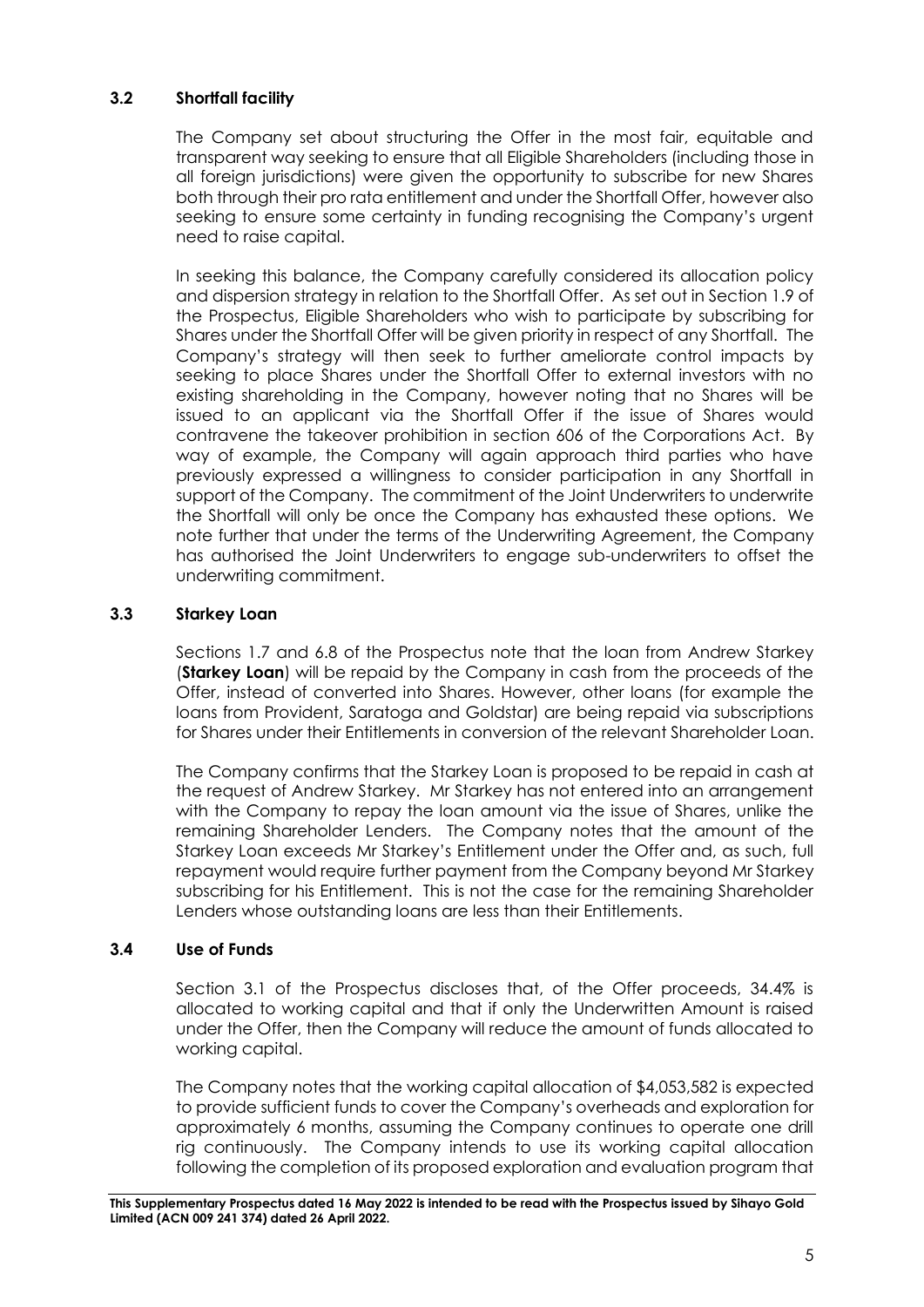has a budget of \$2,610,000 (refer to Item 1 of the table set out in section 3.1 of the Prospectus), which is expected to be completed by the end of June 2022. Therefore, the working capital allocation of \$4,053,582 is expected to last the Company until approximately February 2023.

The operation of one drill rig costs approximately \$500,000 per month and overheads are approximately \$175,000 per month in addition to this. If the amount of allocated working capital is reduced, the Company may be required to pause its exploration activities. This would result in the Company retaining the cost of operating a drill rig for the duration of the pause, which funds could be used to cover the Company's overheads during this time. As a result, the allocated working capital may last for longer than the estimated 6 months.

If only the Underwritten Amount (being \$9,666,667) is raised under the Offer, the amount of working capital would be reduced to approximately \$1.93 million. As outlined above, the length of time the working capital can last can be increased by pausing exploration activities.

# <span id="page-5-0"></span>**4. OTHER CORRECTIONS TO PROSPECTUS**

The Company seeks to correct certain errors in the Prospectus and provide clarifications on the sections noted, as follows:

## **4.1 Section 1.9 – Table**

The reference to the asterisk (\*) next to 'Provident' and 'Eastern Field' in the table in Section 1.9 of the Prospectus is intended to indicate the combined relevant interests of these two companies. However, given the stated assumptions in the language as the preamble to the table in Section 1.9 of the Prospectus, it is noted that the voting power of Provident (which includes the relevant interest of Eastern Field as its associate) will be dependent on level of subscriptions under the Offer and the resultant underwriting by the Joint Underwriters.

### **4.2 Section 2.6 – Table**

The Company confirms that the amounts limited in the table in Section 2.6 of the Prospectus are in AUD.

### **4.3 Section 3.1 – Table**

In the table in Section 3.1 of the Prospectus, the Company confirms there is no corresponding note for footnote number 3 – this is a typographical error.

### **4.4 Section 6.3 – Table**

The Company confirms that the date '07/08/22' in the first row ('Highest' sale prices of Shares) in Section 6.3 of the Prospectus, is a typographical error and should read '07/02/22'.

# **4.5 Section 6.4.1 – Table**

In the table in Section 6.4.1 of the Prospectus, the Company confirms there is no corresponding note for footnote number 1 in the row 'Underwriting' – this is a typographical error.